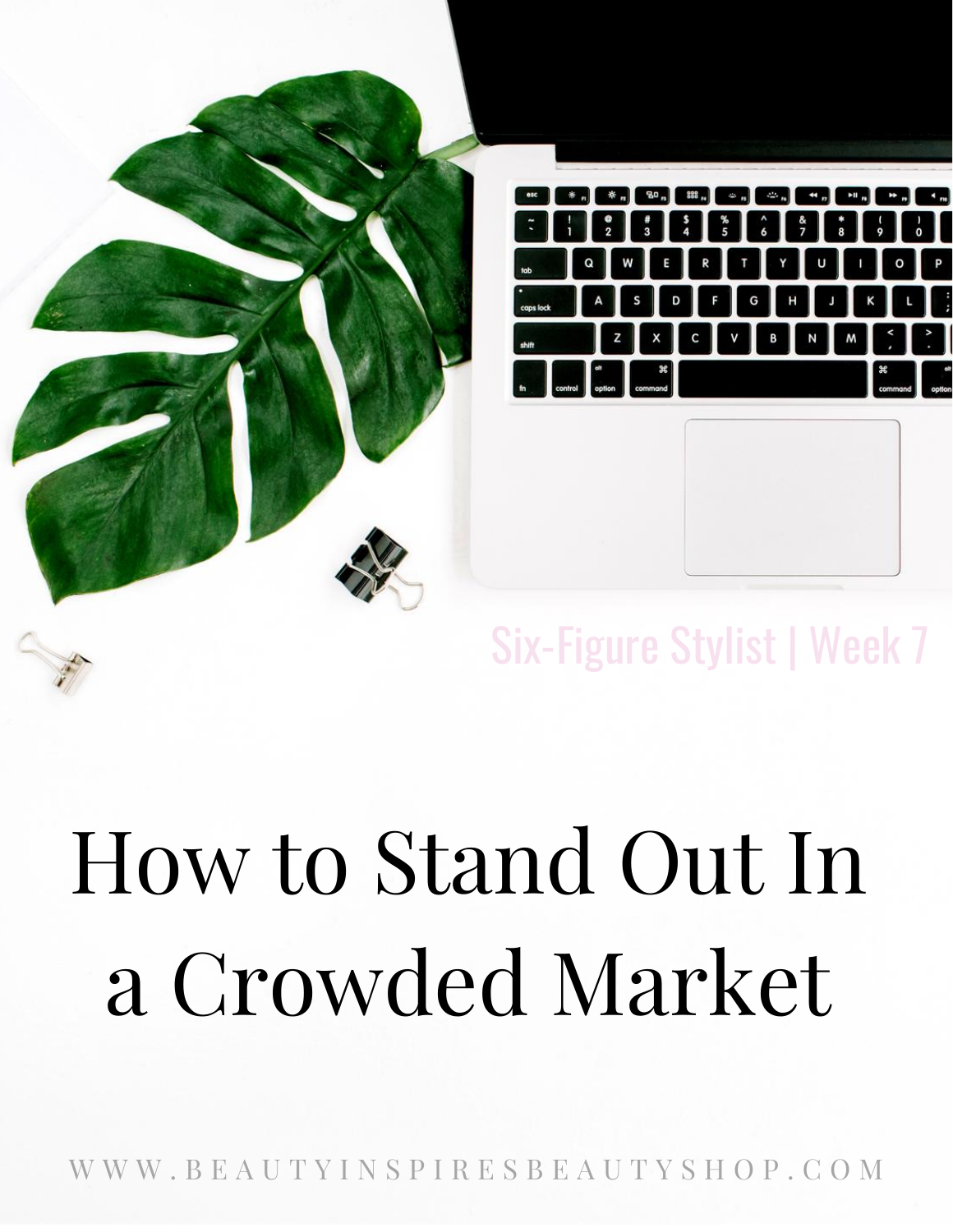#### SIX - FIGURE STYLIST | WEEK 7

## T H E C O U R S E S *at a glance*

| 01              | Non-negotiables                                     |
|-----------------|-----------------------------------------------------|
| <b>O2</b>       | Master your energy + overcoming<br>limiting beliefs |
|                 | <b>Creating Boundaries</b>                          |
| 03<br>04        | <b>Time Management</b>                              |
|                 | Define your "why"                                   |
| $\frac{05}{06}$ | The numbers you need to know                        |
| 07              | How to stand out in a crowded<br>market             |
| 0 <sup>8</sup>  | Develop your brand                                  |
|                 |                                                     |
|                 |                                                     |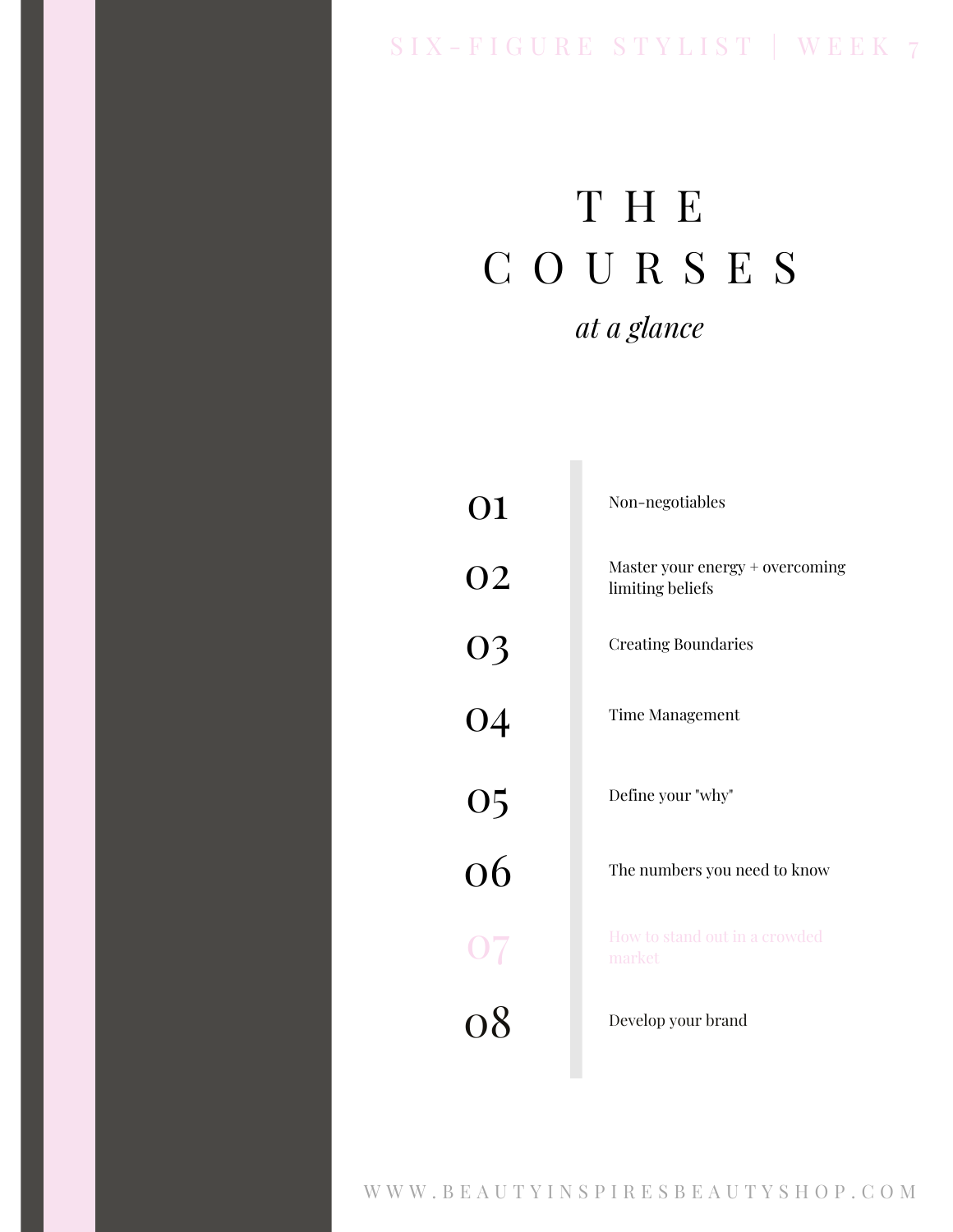# Week 7:

# How to stand out in a crowded market.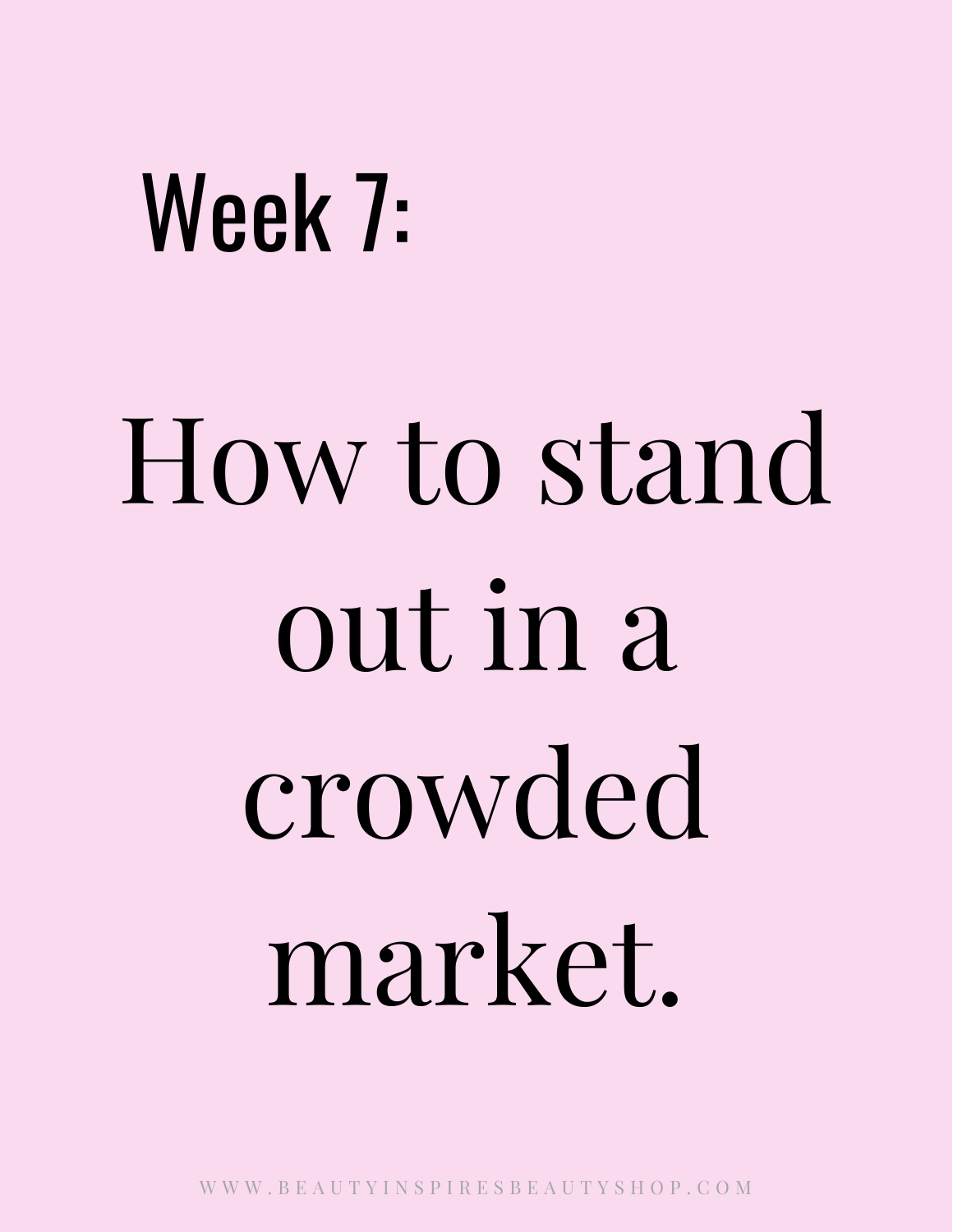## To begin this week watch Video 7.

Video Notes + Takeaways:

#### I get to choose who I share my energy with.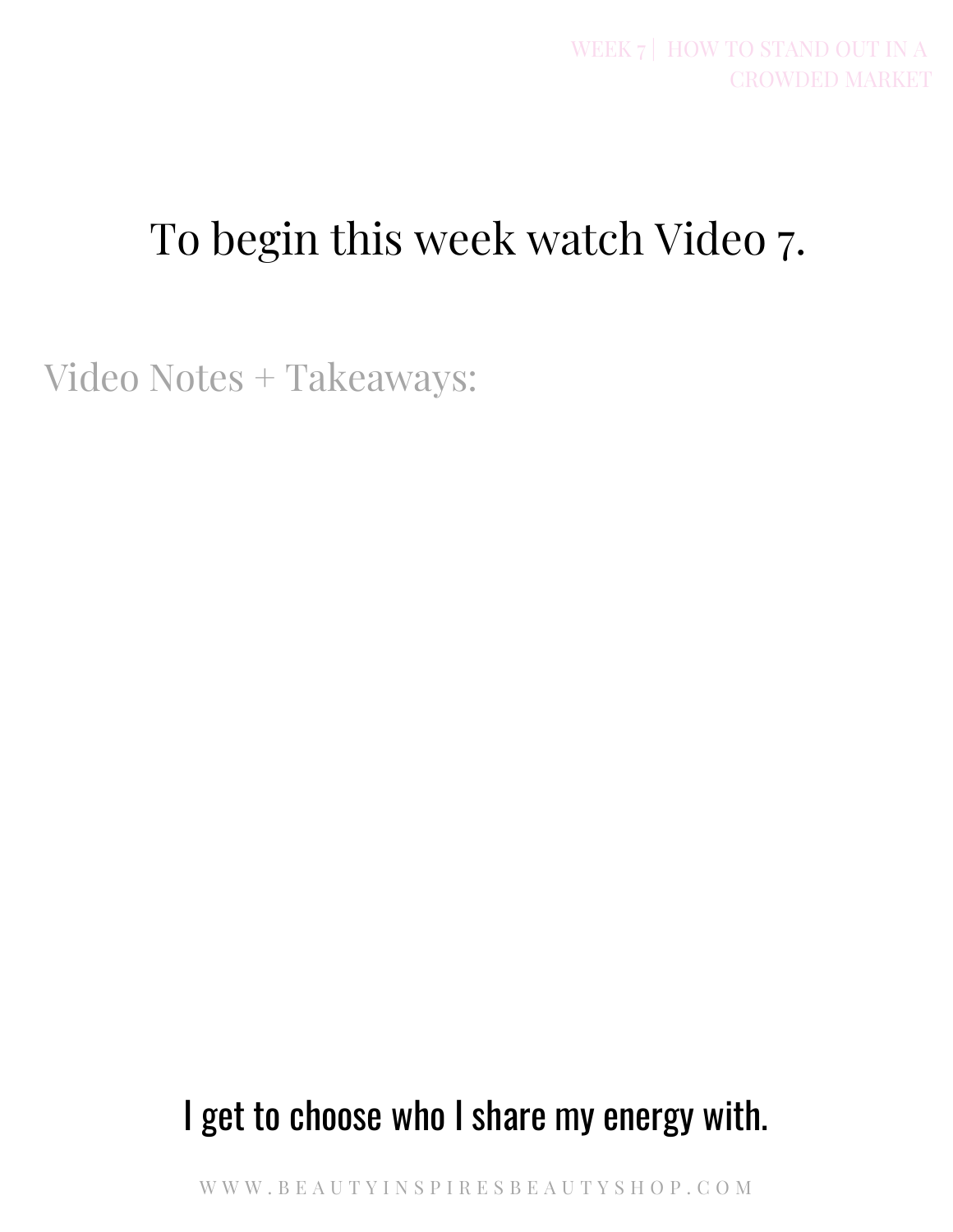#### Week 7 | Homework WEEK 7 | HOW TO STAND OUT IN A CROWDED MARKET

Take a moment to remind yourself of your DREAM client. Who is she/he? What services to they like? How do they make you feel? Why are you excited to see them?

Now that we're crystal clear on who we want to attract, how do you need to start showing up to grab his/her attention?

What makes you unique?

What does your everyday style say about you?

Does that come accross on your social media?

Would your ideal client want to handout with you?

How are they able to stay connected with you outside of the salon?

What is your specialty? If you don't have one, maybe now is the time to think about how you can really niche down on one thing that makes you stand out!

If the answer is no to most or even if it's "kinda", I challenge you to step into this higher version of yourself. Embody this Stand Out Stylist you described! How does she show up to work? How does she speak and greet her guests? How does she feel when she charges her worth?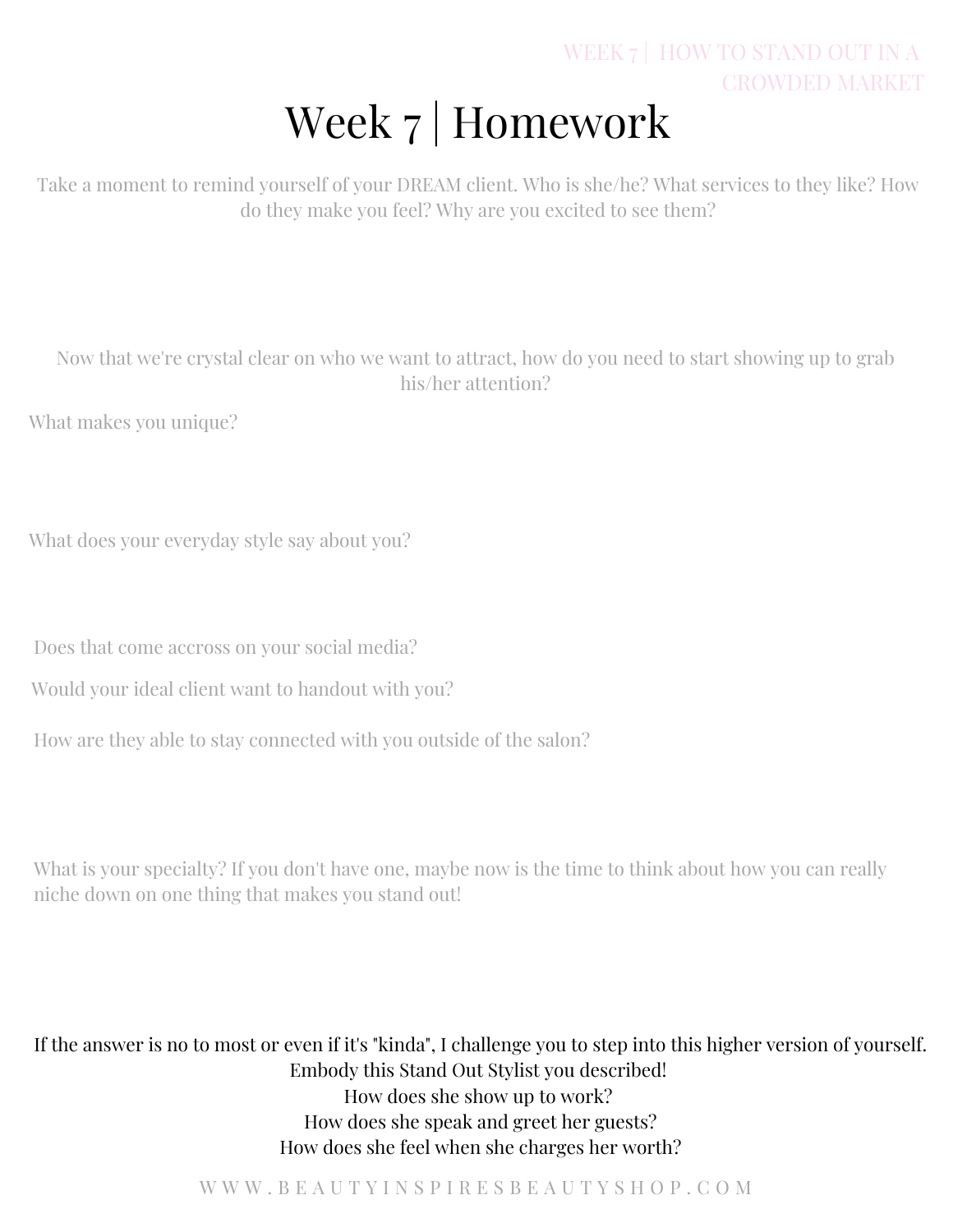### Your Weeks' Daily Ritual Practices

TODAY AT:

I'LL FEEL....

BECAUSE I....

TODAY AT:

I'LL FEEL....

BECAUSE I....

TODAY AT:

I'LL FEEL....

BECAUSE I....

TODAY AT:

 $I'LL$  FEEL....

BECAUSE I....

TODAY AT:

 $I'LL$  FEEL....

BECAUSE I....

TODAY AT:

I'LL FEEL....

BECAUSE I....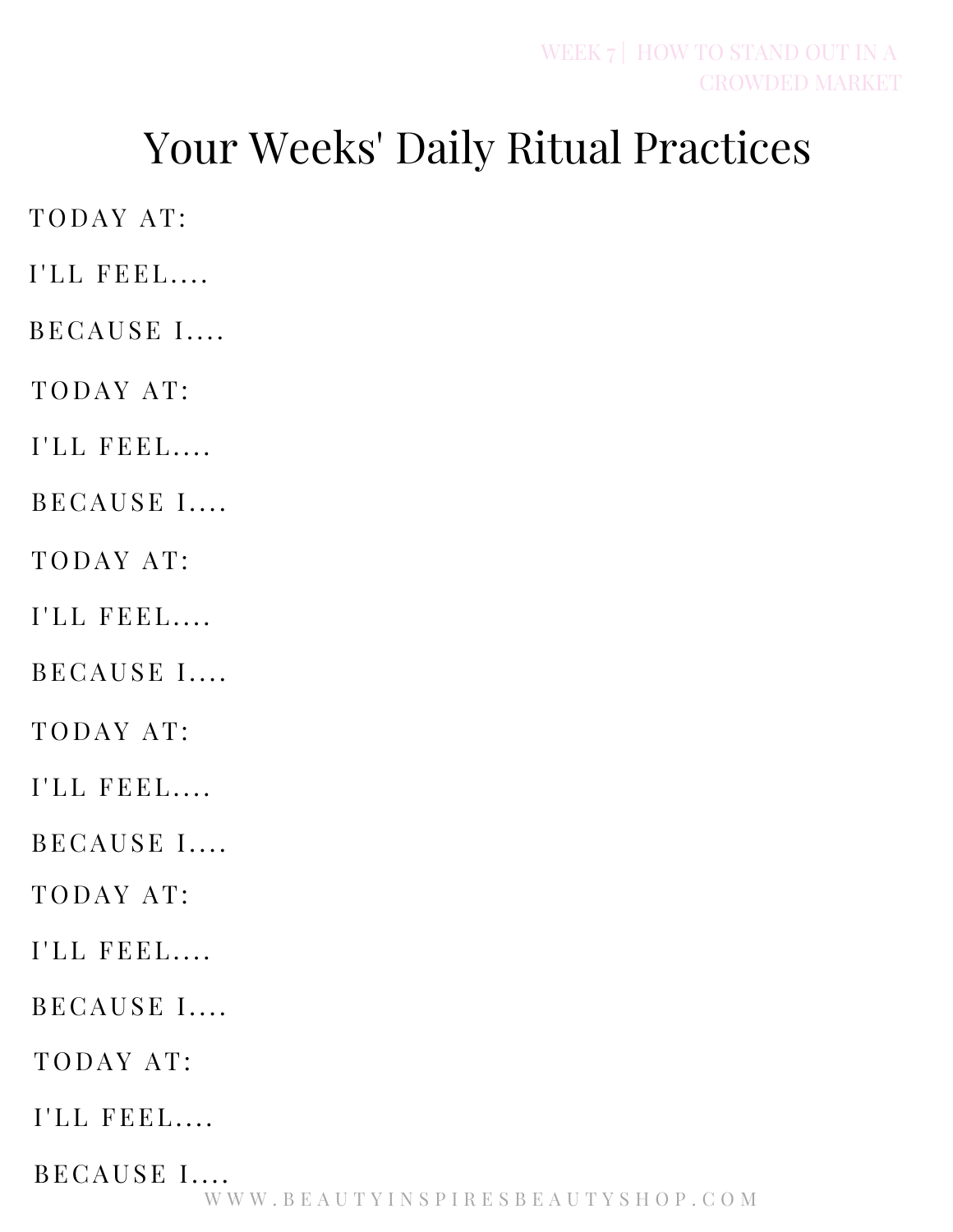#### Your Weeks' Daily Ritual Practices

MORNING DAILY GRATITUDE:

NIGHTS REFLECTION: WHAT WOULD YOU DO DIFFERENLY?

MORNING DAILY GRATITUDE:

NIGHTS REFLECTION: WHAT WOULD YOU DO DIFFERENLY?

 $MORNING$  DAILY GRATITUDE.

NIGHTS REFLECTION: WHAT WOULD YOU DO DIFFERENLY?

MORNING DAILY GRATITUDE:

NIGHTS REFLECTION: WHAT WOULD YOU DO DIFFERENLY?

 $MORNING$  DAILY GRATITUDE.

NIGHTS REFLECTION: WHAT WOULD YOU DO DIFFERENLY?

MORNING DAILY GRATITUDE:

NIGHTS REFLECTION: WHAT WOULD YOU DO DIFFERENLY?